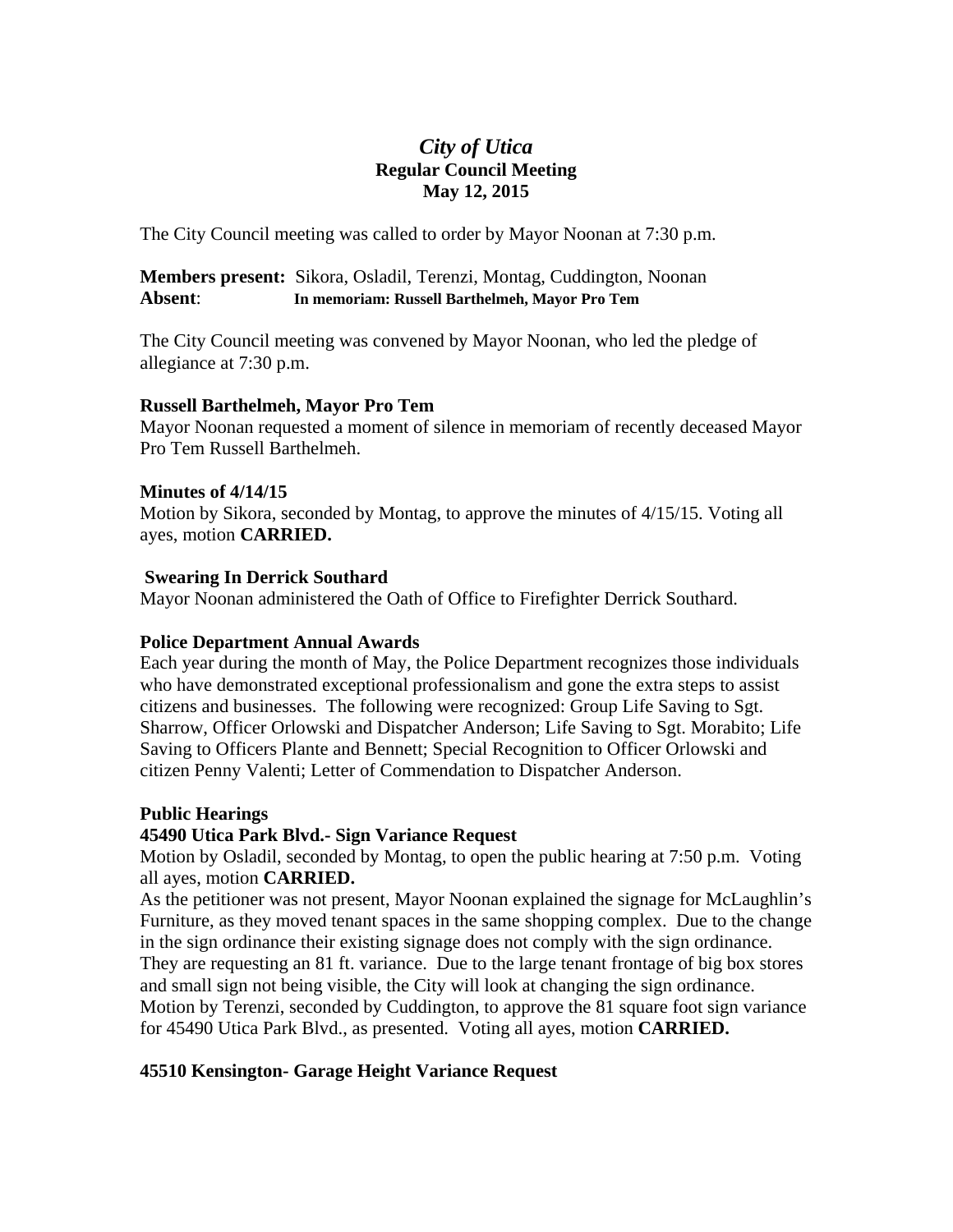**Regular Council Meeting May 12, 2015**  Page 2 of 6

Roger Hall, Kirkpatrick Mgmt. and Dave Adamczyk, Builder, were present to request a 7.5 foot height variance from the maximum 15 feet height on a garage. The new garage will hold in-house maintenance items and equipment, the upstairs for dry storage of decorations and like items. Steve Cassin recommends approval, as does the Planning Commission as it is in harmony with the surrounding area. The height is no taller than the townhomes in the complex.

Bill Osladil, Councilmember asked it the fire department had any comments? They had no problem with the garage plans as submitted.

Motion by Sikora, seconded by Terenzi, to approve the variance request of 7.5 foot height variance from the maximum 15 feet height on a garage at 45510 Kensington, as presented. Voting all ayes, motion **CARRIED.** 

## **Encore Townhomes Density & Distance Variance Parcel 07-35-300-057 Request**

Michael Furnari, property owner and Tim Storey, architect, were present to request a density variance of 1.1 more per acre and a distance variance of 20 feet from the required 30 feet between buildings. To build 94-2 bedroom and 56 3-bedroom apartments. The proposed apartment buildings have more density than the surrounding condo complexes. Steve Cassin, the City Planner and Planning Commission recommended approval. Steve Cassin stated the ordinance is outdated and the proposal is consistent with surrounding properties.

Ted Gittner, 12402 Watkins, asked what is the actual variance? It is 9.1 units per acre. Jeff Berz, 46255 Hecker, stated his wife manages apartments and apartment renting is on the rise, with 3 bedroom units in high demand.

Chief Wilseck requested no trees on the curbs.

Bill Osladil, Councilmember, asked if there are trees in the divides? Yes.

Mayor Noonan reminded Council that the plan is contingent on the final review of the sanitary sewer capacity and Furnari would be responsible for any fees associated with increasing the sewer capacity.

Ken Sikora, Councilmember, asked if the units are taller or wider? M. Furnari responded that they are lower than the Utica Townhomes as you enter on the ground floor, these are stacked flats and some units will accommodate the elderly and handicap. They are  $\frac{1}{2}$ stories shorter than other buildings with 457 parking spaces.

Chuck Cuddington, Councilmember, asked if the doorways are wider? Yes, 10% will be barrier free, ADA compliant.

There will be sidewalks and the project is expected to be completed in 1 year.

The density variance requested is 1.1 more per acre and the distance variance requested is not less than 20 feet from the 30 foot requirement.

Anizza Mouilleseaux and husband, 45532 Hiddenview, are concerned with the traffic and increase to traffic, as already many cars speed on Utica Park Blvd.

Motion by Montag, seconded by Sikora, to approve the request for a density variance of 12-15 units, as submitted. Voting by roll, all ayes, motion **CARRIED.** 

Motion by Sikora, seconded by Terenzi, to approve the request for a distance variance of no less than 20 feet, as submitted. Voting 5 ayes, one nay (Osladil), motion **CARRIED.**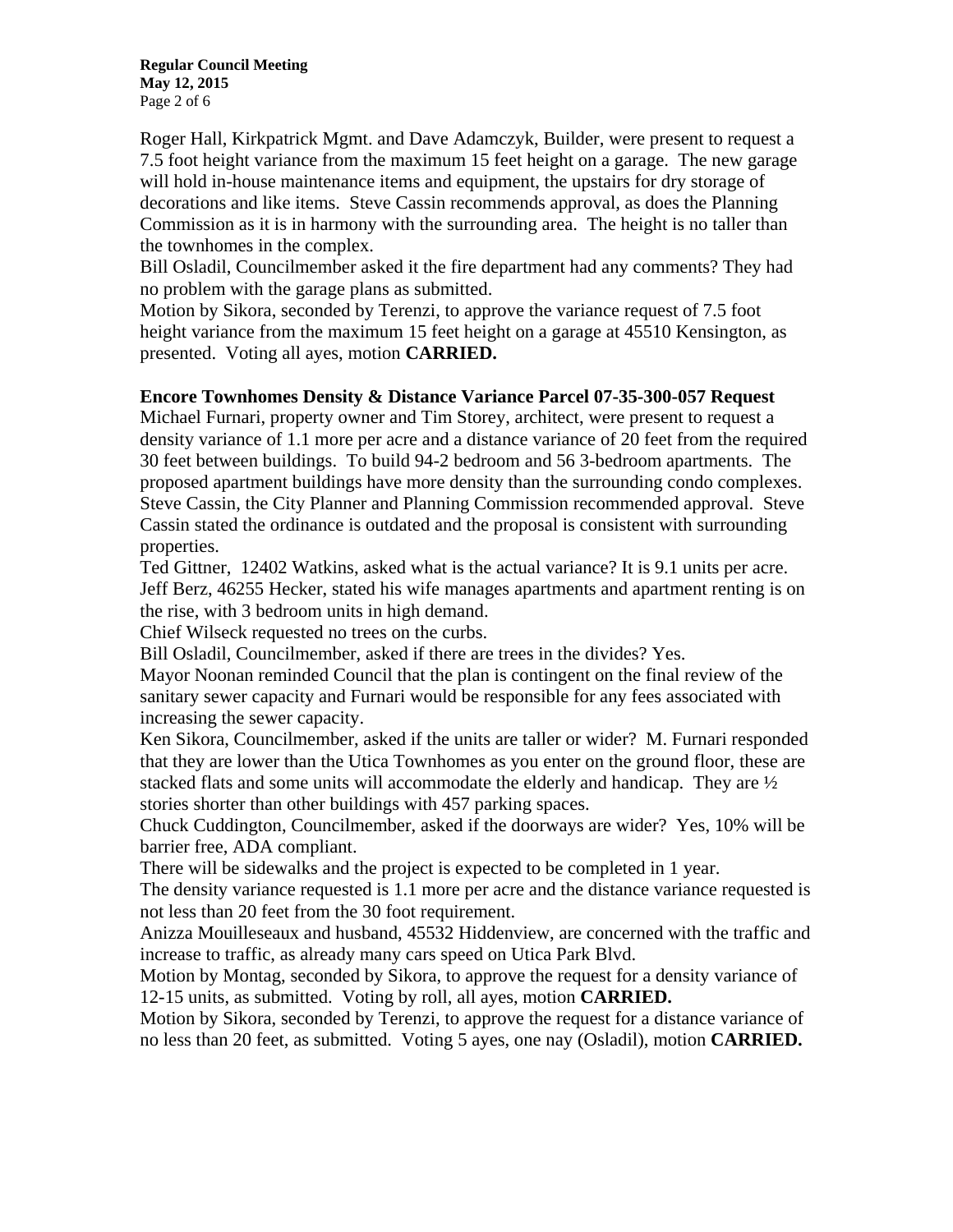**Regular Council Meeting May 12, 2015**  Page 3 of 6

### **Unfinished Business**

## **Planning Commission Recommendations Rezoning & Conditional Use Encore Townhomes**

Michael Furnari, property owner, was present to request rezoning the parcel 07-35-300- 057 from MXD to R-3 and approval of conditional use to enable the building of apartments on the property. Steve Cassin and the Planning Commission recommend approval. It is consistent with the Master Plan, a good transition between existing residential and commercial property and is acceptable as conditional zoning. Motion by Terenzi, seconded by Cuddington, to approve the request to rezone parcel 07- 35-300-057 from MXD to R-3, conditional on this project only and to approve the conditional use request for same. Voting by roll, all ayes, motion **CARRIED.** 

## **7685 Auburn- Brick Repair Road Closure Update**

Ed Zadwicki, owner, updated Council that it has been worked out with the Police Chief to rebrick 7685 Auburn in conjunction with the Riverwalk Festival as the street closing of Brownell is necessary to accomplish the repairs.

#### **Consent Business**

None.

#### **Correspondence**

Motion by Sikora, seconded by Montag, to receive and file the correspondence from: St. Lawrence Catholic Church  $150^{th}$  Anniversary; Shelby Township 2015 Memorial Day Ceremony and Utica High School Law Enforcement Class Thank You. Voting all ayes, motion **CARRIED**.

**New Business Department Reports Mayor Noonan Ballpark Update** 

Mayor Noonan informed Council that the Ballpark construction start date is schedule for the end of June.

## **CRWC Water Towns Agreement**

Mayor Noonan explained the CRWC Water Towns Agreement, a new community-based initiative designed to help towns and cities in the watershed leverage the assets of the Clinton River and Lake St. Clair for water-oriented community development. Motion by Sikora, seconded by Terenzi, to approve the CRWC Water Town Agreement, as recommended by Mayor Noonan and Jim McGrail, City Attorney, as presented. Voting all ayes, motion **CARRIED.**

## **Council Reports**

Mayor Noonan reminded all of the upcoming events: Riverwalk Festival, Student Government Day, Old Mill Arts & Crafts, Car Cruise. Also a thank you to Riverwalk sponsors; Macomb County government donation of \$1000 and the Macomb Daily partial free advertising.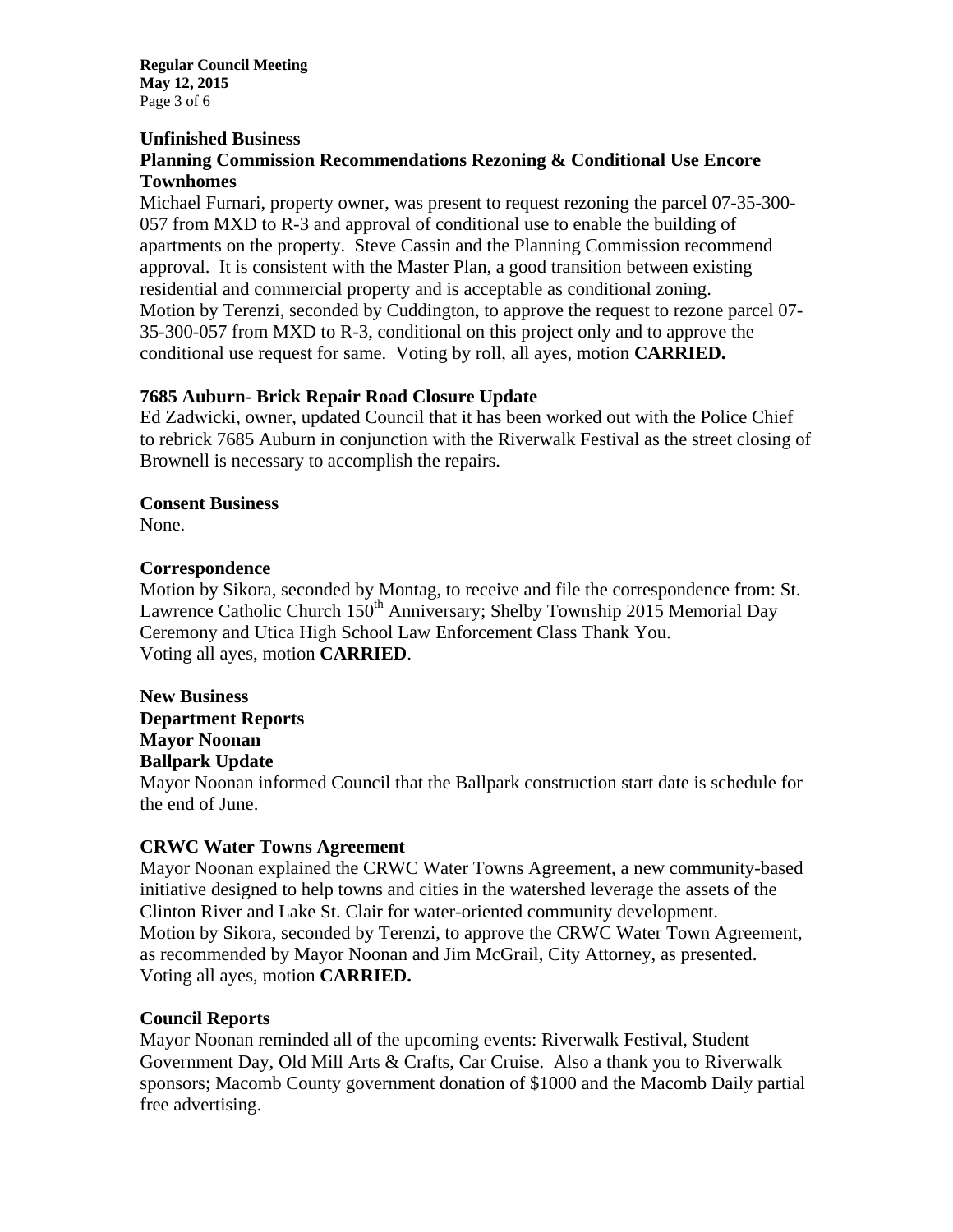**Regular Council Meeting May 12, 2015**  Page 4 of 6

**Assessing- Nancy Strehl, Assessor**  No report.

**Building- Jerry Owczarzak**  No report.

**Fire- Kevin Wilseck, Chief**  No report.

#### **Police- Dave Faber, Chief Dispatch Hiring Request**

# Motion by Montag, seconded by Terenzi, to approve the request to hire Tiffany Pecorilli, a current PT dispatcher to full time, as requested by Police Chief Faber, start date of 5/18/15. Voting all ayes, motion **CARRIED.**

# **Shred Day June 6th**

Chief Faber reminded all of the upcoming shred day that will be held on June  $6<sup>th</sup>$  from 10:00 a.m. to 1:00 p.m. in the police parking lot.

## **Service Credit Purchase- Maureen Niedieck**

Motion by Sikora, seconded by Osladil, to approve the purchase of 21 months of service credit by Maureen Niedieck, at her cost. Voting all ayes, motion **CARRIED.** 

# **Liquor License Transfer- Utica Park Hospitality**

Chief Faber informed Council of the Liquor License transfer request for Utica Park Hospitality, 46000 Utica Park Blvd. Motion by Sikora, seconded by Terenzi, to submit no negative comments concerning the Liquor license transfer to Utica Park Hospitality. Voting all ayes, motion **CARRIED.** 

# **DPW- Bill Lang, Superintendent OMID Sign Request**

As Bill Lang was absent, Beth Ricketts, City Clerk, explained the request from the Oakland Macomb Interceptor project, to place a sign at Dobry and M-59 advertising your tax dollars at work for this project.

Motion by Terenzi, seconded by Cuddington, to approve the temporary sign request from OMID. Voting all ayes, motion **CARRIED.** 

# **Treasurer- Philip Paternoster**

# **MERS C-1 Plan Adoption Agreement**

Motion by Sikora, seconded by Terenzi, to approve the adoption of the MERS C-1 Plan as presented. Voting all ayes, motion **CARRIED.** 

# **Administration- Beth Ricketts, City Clerk**

Beth Ricketts, City Clerk, thanked the elections workers for the great job on the recent Special State Election.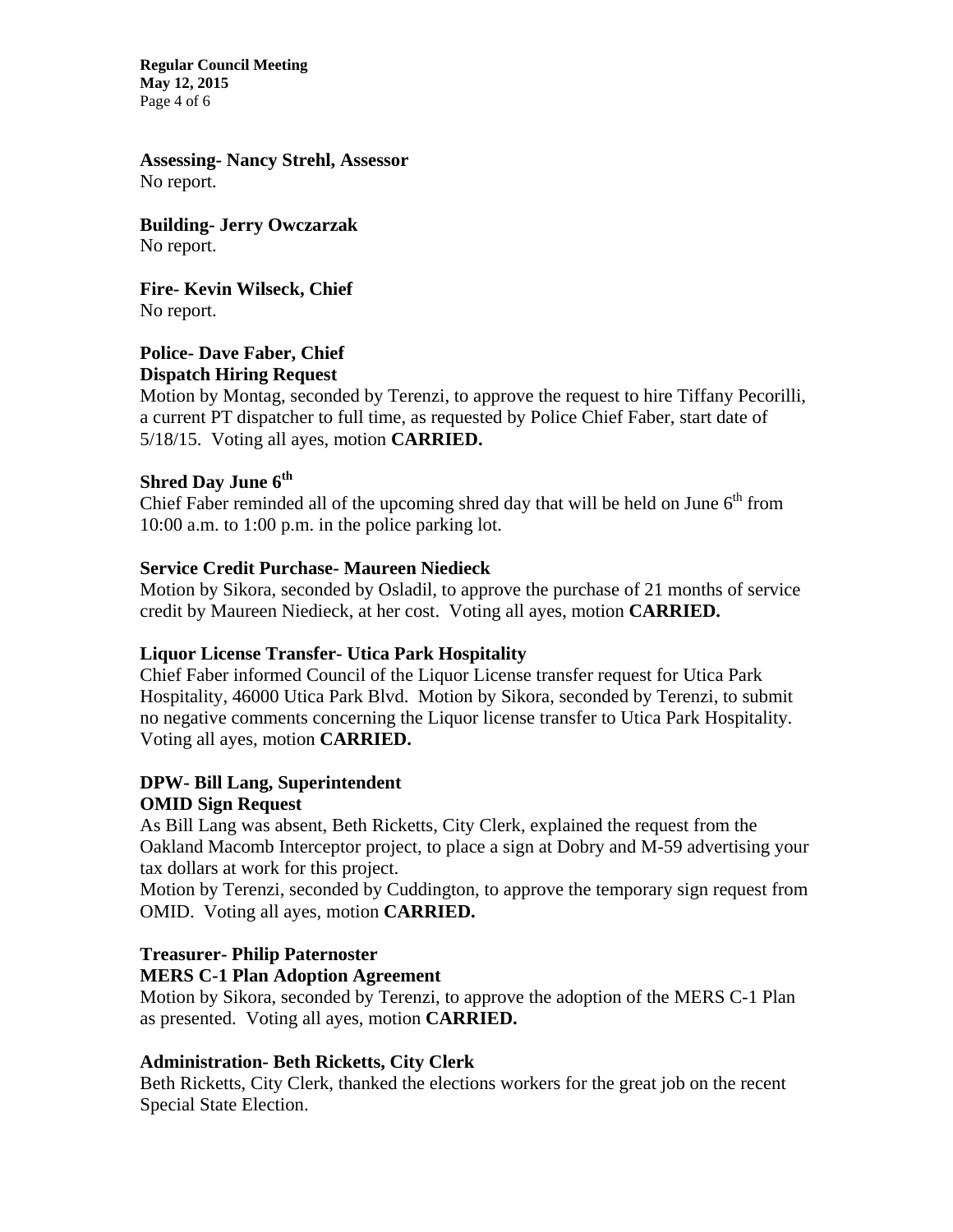**Regular Council Meeting May 12, 2015**  Page 5 of 6

### **Library- Marsha Doege, Director**

Marsha Doege, Library Director, thanked the Mayor, Bill Lang, Beth Ricketts, and Ricketts Restoration for the recent work in repairing the flood damage in the Gibbing Room of the Library and the DDA for extra funding for the epoxy floor.

#### **Book Sale**

The annual Book Sale will be from June 12 until June 14 with bag sales continuing through the Riverwalk festival days.

#### **Library Landscaping**

Marsha Doege, Library Director, reported that Barb Montag and a friend have volunteered to spruce up the Library landscaping and invited people to donate perennials.

**Parks and Recreation Commission** 

No report.

**Historic District Commission**  No report.

**City Attorney- James McGrail**  No report.

**Planning Commission Sign Ordinance Amendment**  This item was tabled.

**Senior Housing Steering Committee**  No report.

**Brownfield Redevelopment Authority**  No report.

## **Bills Payable**

Motion by Sikora, seconded by Terenzi, to approve the payment of all bills as presented. Voting all ayes, motion **CARRIED.** 

## **Communication from the Public**

Carl Kudla spoke on his interest and support of the Ballpark.

Linda Davis-Kirksey and John Sattmann invited vendors to participate in the upcoming festivals, a thank you to Steve Cassin for promoting the event and invited businesses to have sidewalk sales during the festival dates.

Charles Rosso, a Utica High School graduate, supports the Ballpark and is interested in doing a documentary.